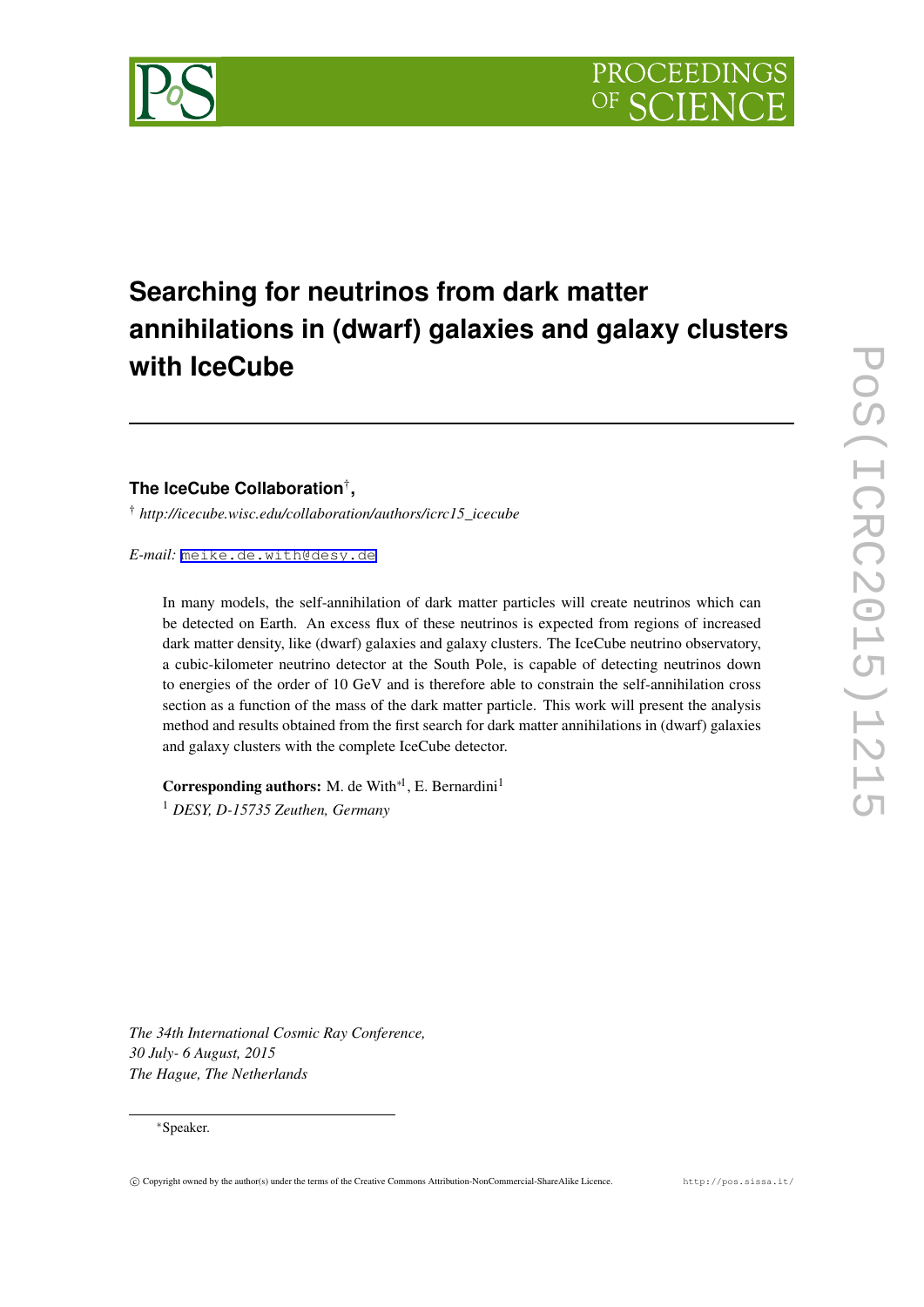### <span id="page-1-0"></span>1. Introduction

There are many observations which imply the existence of a new type of non-baryonic, nonvisible and (meta)stable matter, usually called dark matter (for a review, see e.g. [[1\]](#page-6-0)). The currently most favoured candidates are Weakly Interacting Massive Particles (WIMPs), which are predicted by many theories for Beyond the Standard Model physics, for example supersymmetry and theories with extra dimensions. Typical masses are approximately between 10 GeV and 100 TeV.

So far only the gravitational effects of dark matter have been detected, but many experiments are searching for other signatures, both to confirm the gravitational observations and to study the properties of this new type of matter, which are so far mainly unknown. For example, indirect detection experiments search for a flux of stable particles produced in the self-annihilations or decays of WIMPs. The analysis described in these proceedings is a search for neutrinos produced in dark matter annihilations in dwarf galaxies in the Northern Hemisphere, the M31 galaxy and the Virgo cluster, using three years of data from the completed IceCube detector.

IceCube is a cubic-kilometer neutrino detector installed in the ice at the geographic South Pole [[2](#page-6-0)] between depths of 1450 m and 2450 m. Detector construction started in 2005 and finished in 2010, and for this analysis data taken between May 2011 and May 2014 were used, with a total of 982.6 days of livetime. Neutrino reconstruction relies on the optical detection of Cherenkov radiation emitted by secondary particles produced in neutrino interactions in the surrounding ice or the nearby bedrock. The DeepCore subarray as defined in this analysis includes 8 densely instrumented strings optimized for low energies plus 12 adjacent standard strings [\[3\]](#page-6-0).

#### 2. Signal expectation

The expected differential neutrino flux from dark matter annihilations is given by

$$
\frac{d\phi_V}{dE} = \frac{\langle \sigma_A v \rangle}{4\pi \cdot 2m_\chi^2} \frac{dN_V}{dE} J(\Delta\Omega)
$$
\n(2.1)

with  $\langle \sigma_A v \rangle$  the velocity-averaged annihilation cross section,  $m_\gamma$  the mass of the WIMP and *dN*ν*/dE* the WIMP annihilation spectrum. *J*(∆Ω) is the so-called (integrated) *J*-factor,

$$
J(\Delta\Omega) = \int_{\Delta\Omega} d\Omega \int_{l.o.s.} \rho^2(l) dl
$$
 (2.2)

where *l* is the coordinate along the line of sight,  $\rho$  is the dark matter density and  $\Delta\Omega$  is the solid angle being integrated over.

The WIMP annihilation spectrum  $dN_v/dE$  depends heavily on the specific annihilation channels of the WIMP and their branching ratios. For this model-independent analysis, we have studied four benchmark channels (neutrinos, muons, W bosons and b quarks) which are typical for many models and in each case assumed a 100% branching ratio to this channel. For each of these channels (where possible) we have considered 19 WIMP masses ranging from 30 GeV to 100 TeV.

For annihilation to neutrinos,  $dN_v/dE$  is a line spectrum at  $E_v = m_\chi$ , since the WIMPs are assumed to annihilate at rest. For the other channels, the annihilation spectra were computed using Pythia 8.1 [\[4\]](#page-6-0). Since the region in which neutrinos are produced is much larger than the typical neutrino oscillation length, the spectra at the Earth can be averaged and are no longer dependent on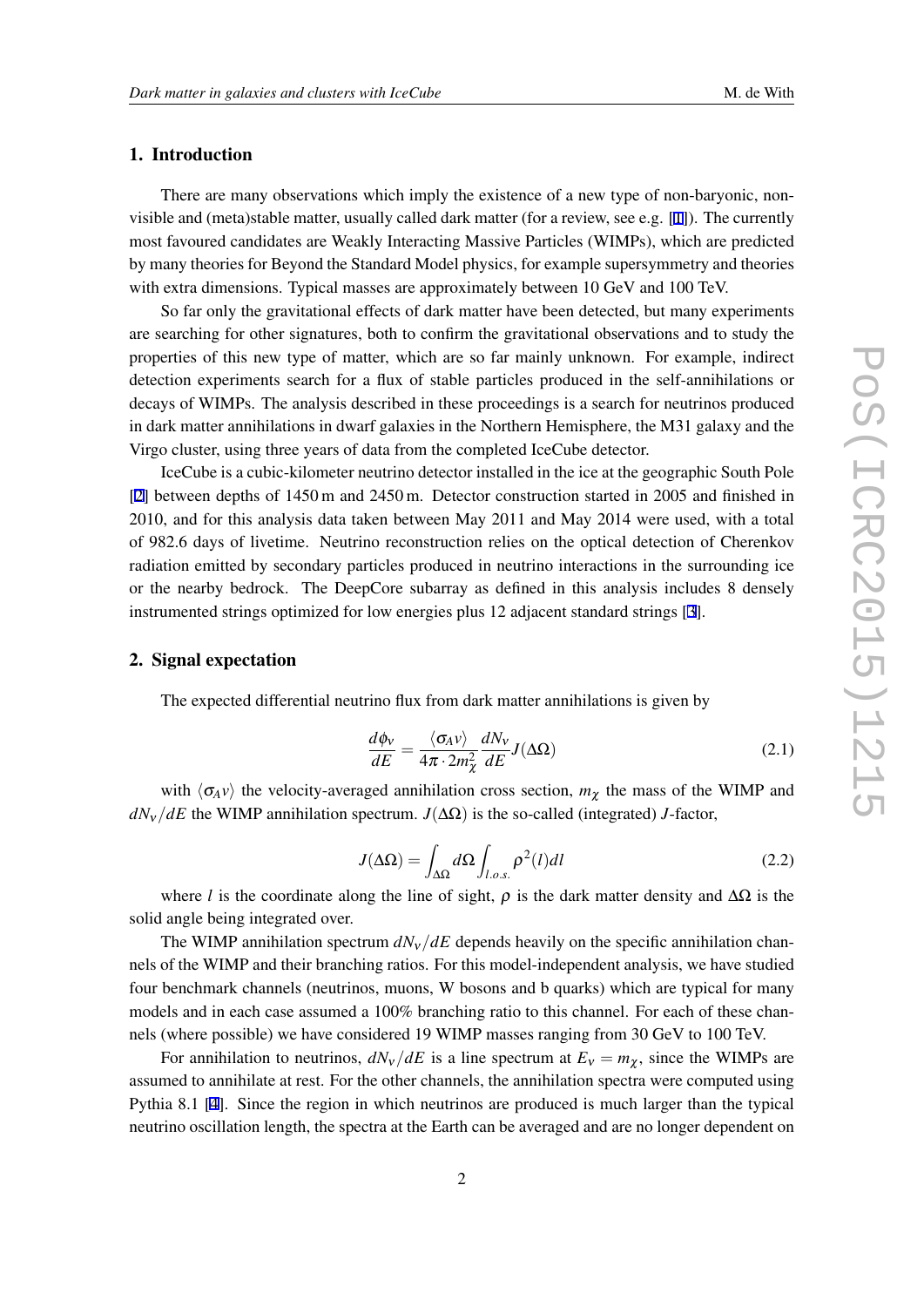| Targets        | Type           | RA [deg] | Dec [deg] | Distance [kpc] | $\log_{10}(J_{NFW}/\text{GeV}^2 \text{ cm}^{-5})$ |
|----------------|----------------|----------|-----------|----------------|---------------------------------------------------|
| Segue 1        | Dwarf galaxy   | 151.767  | 16.082    | 23             | $19.5 \pm 0.29$                                   |
| Ursa Major II  | Dwarf galaxy   | 132.875  | 61.310    | 32             | $19.3 \pm 0.28$                                   |
| Willman 1      | Dwarf galaxy   | 162.343  | 51.051    | 38             | $19.1 \pm 0.31$                                   |
| Coma Berenices | Dwarf galaxy   | 186.746  | 23.919    | 44             | $19.0 \pm 0.25$                                   |
| Draco          | Dwarf galaxy   | 260.052  | 57.915    | 76             | $18.8 \pm 0.16$                                   |
| M31            | Major galaxy   | 10.685   | 41.269    | 785            | $19.2 \pm 0.1$                                    |
| Virgo          | Galaxy cluster | 187.704  | 12.391    | 16800          | 18.5                                              |

Table 1: The list of targets considered in the analysis described in these proceedings, including their locations [[7](#page-6-0)] and their distances and *J*-factors assuming an NFW dark matter profile [[8](#page-7-0), [9,](#page-7-0) [10](#page-7-0)]. For the Virgo cluster, no uncertainty on the *J*-factor is available.

the exact distance between the source and the Earth [\[5\]](#page-6-0). For each annihilation channel, neutrinos of all flavours will arrive at Earth, but for this analysis only muon neutrinos are considered, so only track-like events are used.

As a consequence of equations [2.1](#page-1-0) and [2.2,](#page-1-0) the expected flux is highest in regions with a high dark matter density which are relatively close by. The *J*-factor will in general depend on the dark matter halo profile, in this analysis we consider the Navarro-Frenk-White (NFW) profile [[6](#page-6-0)], which is given by

$$
\rho(r) = \frac{\rho_0}{\frac{r}{R_s} \left(1 + \frac{r}{R_s}\right)^2} \tag{2.3}
$$

with  $\rho_0$  and  $R_s$  the characteristic density and radius.

Dwarf spheroidal galaxies orbiting the Galaxy are interesting targets for indirect dark matter searches because they are close to the Earth (see table 1), highly dark-matter-dominated and have no expected astrophysical backgrounds [\[11](#page-7-0)]. In this analysis, the five dwarf galaxies in the Northern Hemisphere with the highest *J*-factors are considered: Segue 1, Ursa Major II, Willman 1, Coma Berenices and Draco.

In addition to the dwarf galaxies, we also consider the M31 galaxy and the Virgo cluster. As can be seen from table 1, the *J*-factors for these targets are smaller than for the best dwarf galaxies, leading to a lower sensitivity. However, from N-body simulations [\[12](#page-7-0), [13](#page-7-0)] it is known that dark matter haloes for major galaxies and galaxy clusters are expected to contain a large amount of substructure, which could increase the expected flux significantly, especially at larger distances from the center of the dark matter halo. Initial estimates for the total size of this increase were of the order of 1000 for galaxy clusters [\[14\]](#page-7-0), but later studies give more modest estimates [[15,](#page-7-0) [16\]](#page-7-0). Since the subhaloes are also expected to change the spatial shape of the dark matter profile, we will give limits for the conservative case where there is no significant substructure and the dark matter profile is given by equation 2.3, but we will also search for an extended emission from the direction of M31 and the Virgo cluster.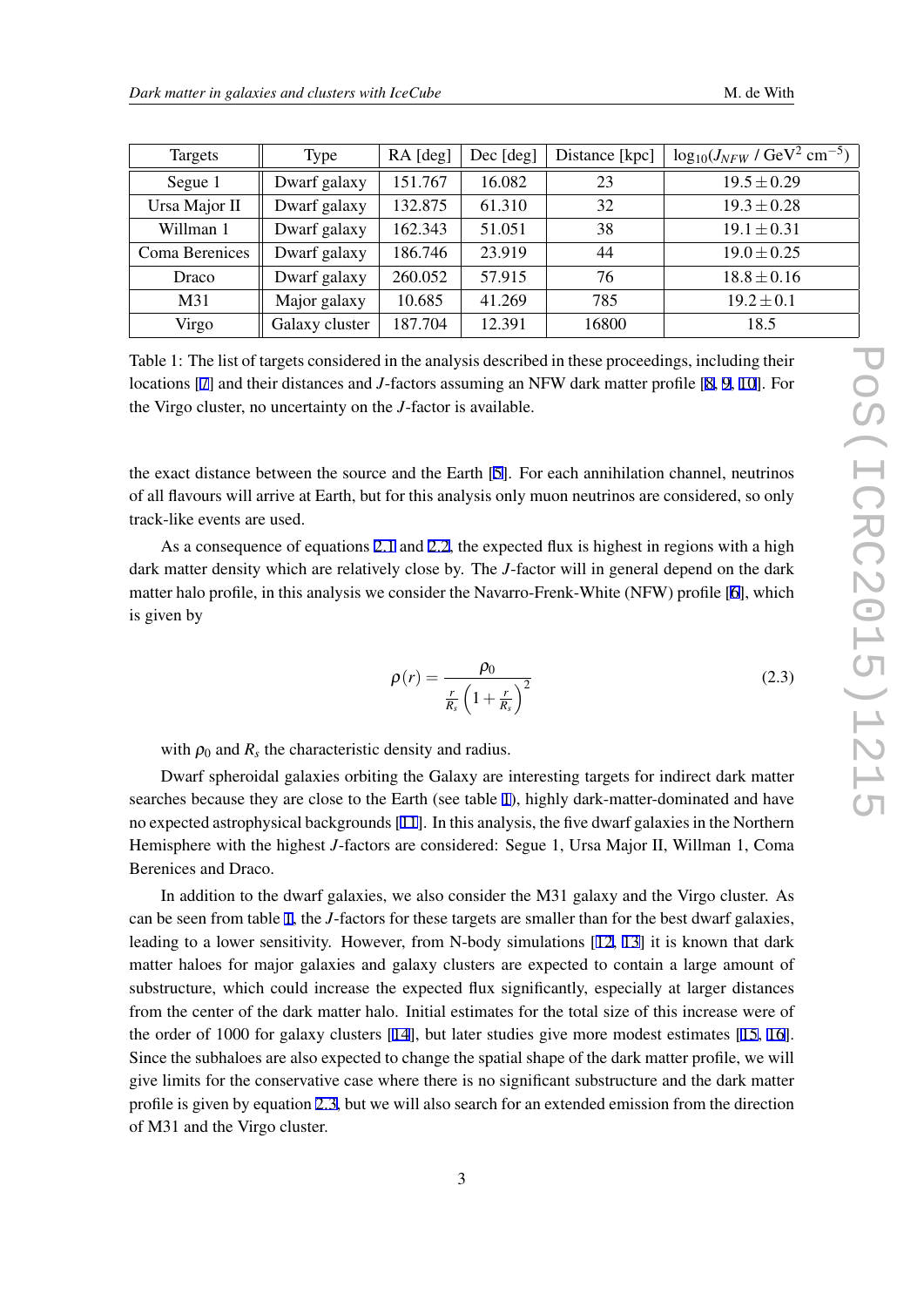3. Event selection and reconstruction

The main backgrounds for neutrinos produced in dark matter annihilations are atmospheric muons (triggering the detector at a rate of approximately 2.5 kHz) and atmospheric neutrinos (approximately 20 mHz). Atmospheric neutrinos are an irreducible background, but atmospheric muons can be eliminated from the event sample by removing events which are either downgoing or badly reconstructed. It is also possible to remove atmospheric muons by using the outer layers of IceCube as a veto.

The first set of cuts consists of a number of online filters which select either track-like events, upgoing events or low-energy events where there is no evidence of activity in the detector which would be consistent with an atmospheric muon. These are followed by cuts which remove downgoing events, badly reconstructed events, noise events and events which do not contain enough information for a full direction reconstruction.

The sample is then split in two independent subsamples: one containing events which mostly take place in the DeepCore subdetector (the DeepCore-dominated subsample), and one containing all other events (the IceCube-dominated subsample). For each of these subsamples, a number of further cuts related to the quality of the reconstruction and the light pattern in the detector are made.

The final step of the event selection consists of a cut on the output of a Boosted Decision Tree (BDT) [\[17](#page-7-0)]. A BDT is a multivariate machine learning algorithm which is trained to separate signal and background events using training samples of both (which are discarded for the actual analysis). For the DeepCore-dominated subsample, the BDT was trained on 500 GeV WIMPs annihilating to b quarks. For the IceCube-dominated subsample, one BDT was trained on 500 GeV WIMPs annihilating to muons (the 'soft BDT') and one was trained on 10 TeV WIMPs annihilating to muons (the 'hard BDT'). For each target, the final cut on the BDT output score is optimized for the best sensitivity to  $\langle \sigma_A v \rangle$ . Also, for each combination of a target, a WIMP mass and an annihilation channel, the sensitivities using the hard BDT and using the soft BDT are calculated. In this analysis, we choose whichever one gives the best sensitivity.

The direction reconstruction used for this analysis is described in detail in section 2.1 of [[18\]](#page-7-0). The resulting median angular resolution for different signal samples is shown in figure [1](#page-4-0) for simulated signal events passing the event selection up to the final level, using a typical cut on the output of the final-level BDT. A per-event estimation of the angular reconstruction error is also calculated [[19\]](#page-7-0).

To reconstruct the energy of the event, different algorithms are used for the IceCube-dominated sample (which contains mainly events above 100 GeV) and the DeepCore-dominated sample (which contains mainly events below 100 GeV). For the IceCube-dominated sample, an algorithm is used which reconstructs the energy loss of the muon in the detector [[20](#page-7-0)], while for the DeepCoredominated sample, a dedicated low-energy reconstruction algorithm is used [\[21\]](#page-7-0). In both cases only the difference in the distributions of output values for signal and background is used, not the absolute output values.

#### 4. Analysis method

After the event selection, the event sample consists mainly of atmospheric neutrinos, with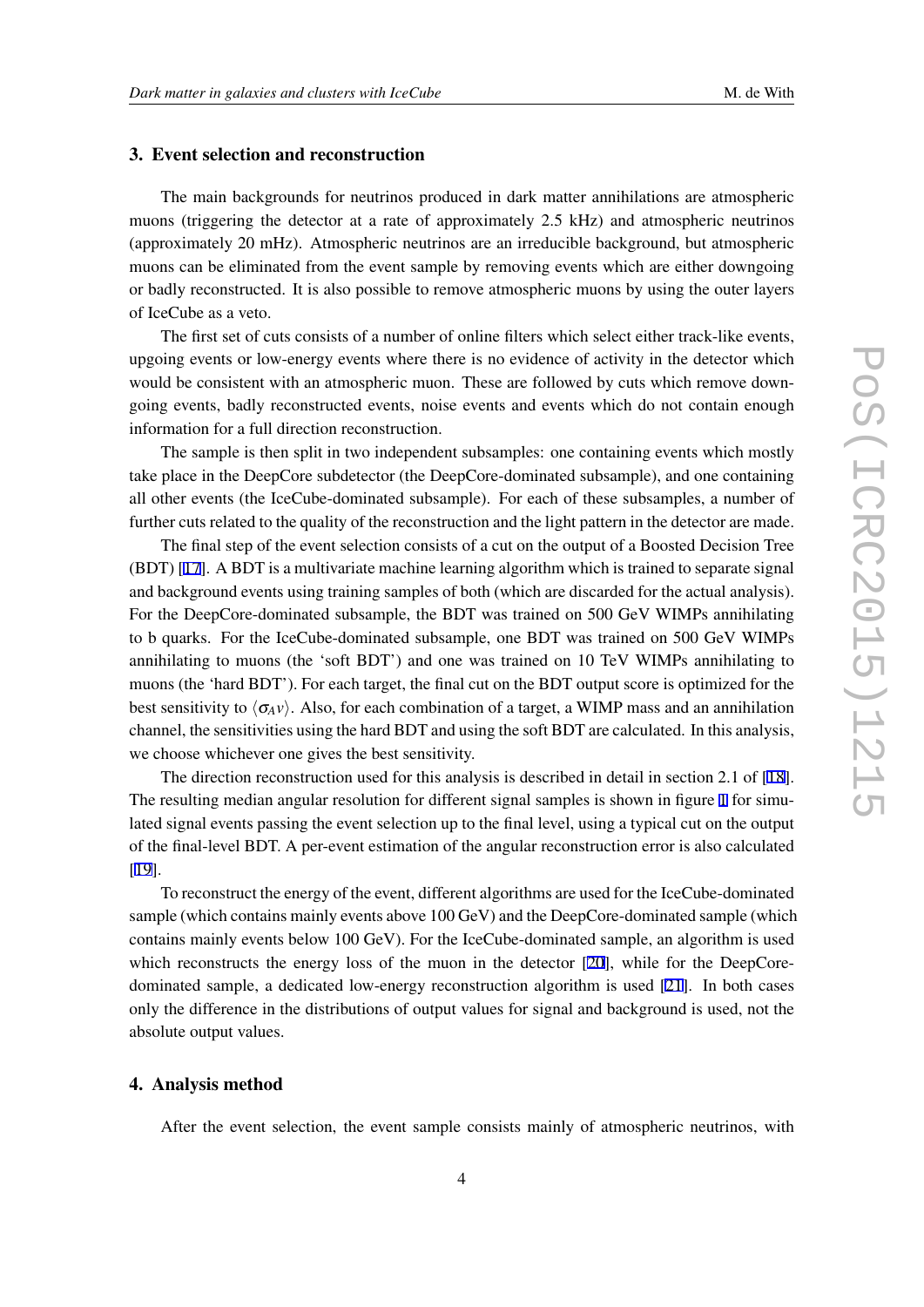<span id="page-4-0"></span>

Figure 1: The median angular resolution for different WIMP masses and annihilation channels, using simulated signal events passing the event selection up to the final level, using a typical cut on the output of the final-level BDT. For (b), the sample selected by cutting on the output of the soft BDT is used for masses where the soft BDT gives the better sensitivity to  $\langle \sigma_A v \rangle$ , otherwise the sample selected by cutting on the output of the hard BDT is used.

a contamination of approximately 10 % (depending on subsample and BDT cut) of atmospheric muons. To determine whether the sample contains neutrinos from dark matter annihilations taking place in the targets that are considered in this analysis, a likelihood method is used which is based on that used in [\[22\]](#page-7-0), but takes into account the general improvement suggested in [[23\]](#page-7-0). The likelihood for a single sample containing  $n_{obs}$  events, of which  $\mu$  are signal events, can be written as

$$
\mathcal{L}(\mu) = \prod_{i=1}^{n_{obs}} \left( \frac{\mu}{n_{obs}} S_i + \left( 1 - \frac{\mu}{n_{obs}} \right) B_i \right)
$$
(4.1)

with the signal PDF  $S_i$  for an event with space angle (angle between the reconstructed muon direction and the target direction)  $\psi_i$ , reconstructed energy  $E_i$  and direction reconstruction error estimate  $\sigma_i$  given by

$$
S_i(\psi_i, E_i, \sigma_i) = f_{sig}(\psi_i | \sigma_i) \cdot g_{sig}(E_i, \sigma_i)
$$
  
= 
$$
\frac{\psi_i}{\sigma_i^2} \exp\left(-\frac{\psi_i^2}{2\sigma_i^2}\right) \cdot g_{sig}(E_i, \sigma_i)
$$
 (4.2)

with  $f_{sig}(\psi_i|\sigma_i)$  the probability for signal events to have a space angle  $\psi_i$  given that the direction reconstruction error estimate is  $\sigma_i$ , which is assumed to follow a two-dimensional Gaussian distribution with a width given by  $\sigma_i$ .  $g_{sig}(E_i, \sigma_i)$  is the probability for a signal event to have a reconstructed energy  $E_i$  and error estimate  $\sigma_i$ . This is taken from simulated signal events and smoothed using Kernel Density Estimation [\[24](#page-7-0), [25\]](#page-7-0).

The background PDF is given by

$$
B_i(\psi_i, E_i, \sigma_i) = f_{bg}(\psi_i) \cdot g_{bg}(E_i, \sigma_i)
$$
\n(4.3)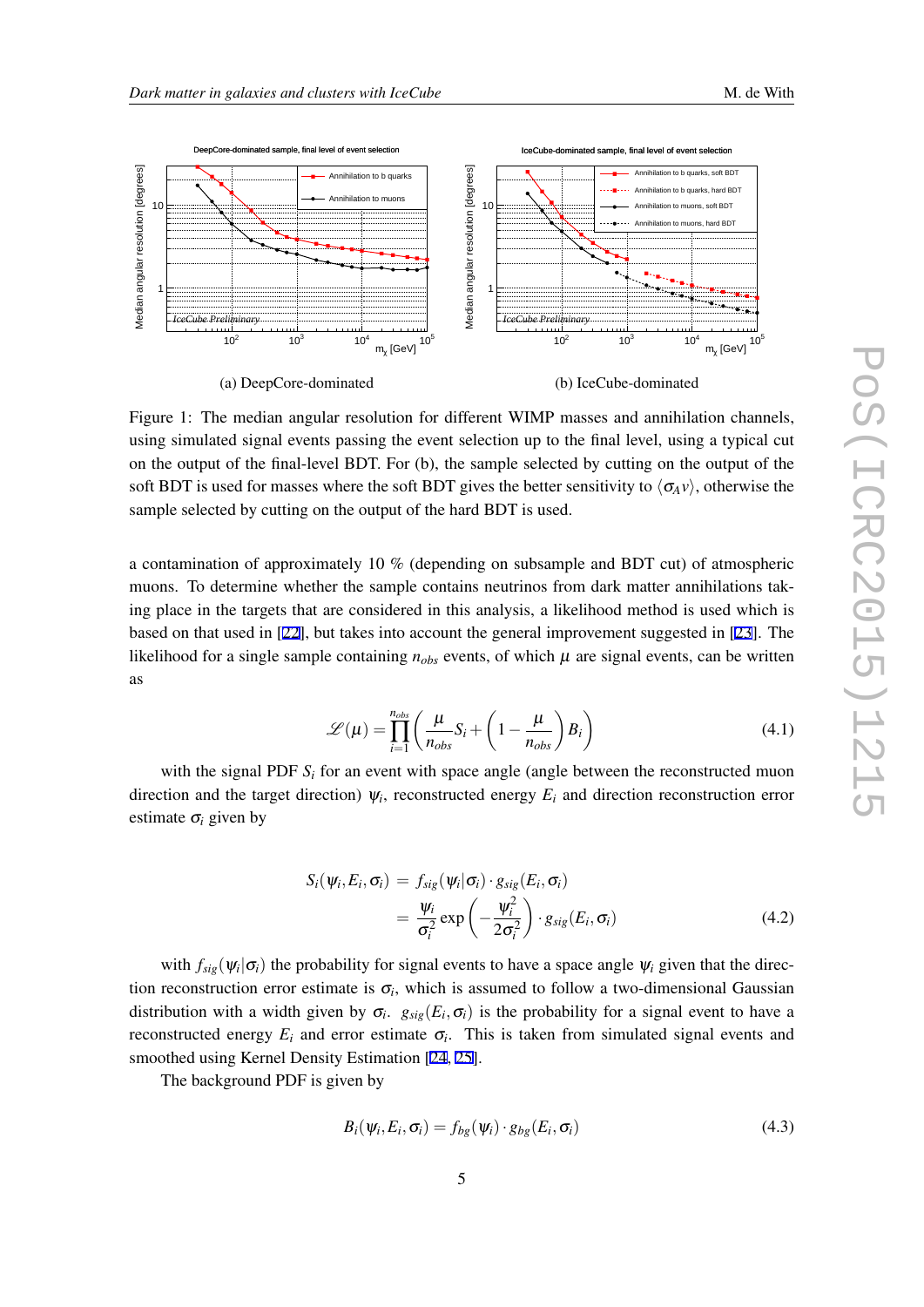where  $f_{bg}(\psi_i)$  and  $g_{bg}(E_i, \sigma_i)$  are taken from data events where the azimuth has been randomized, and  $g_{bg}$  is smoothed in the same way as  $g_{sig}$ . Background events are isotropic, so  $\psi_i$  is not correlated with  $\sigma_i$  or  $E_i$ .

For this analysis, only events where the difference between the reconstructed zenith and the zenith of the target is less than 2.5 degrees (for the dwarf galaxies) or 5 degrees (for the M31 galaxy and the Virgo cluster) are considered, since events which are further from the target are very unlikely to be signal events. The PDFs are constructed using only events in these zenith bands, and thus are not only different for each WIMP mass and annihilation channel (in case of the signal PDFs) but also for each target.

For multiple independent subsamples, equation [4.1](#page-4-0) is adapted to

$$
\mathcal{L}(\mu) = \prod_{j=1}^{n_{\text{sampling}}}\prod_{i=1}^{n_{\text{obs},j}} \left(\frac{\mu_j}{n_{\text{obs},j}} S_{j,i} + \left(1 - \frac{\mu_j}{n_{\text{obs},j}}\right) B_{j,i}\right)
$$
(4.4)

where *j* runs over the different subsamples, the PDFs are now (in general) different for each sample, and the total number of signal events in all subsamples combined is  $\mu = \sum_j \mu_j$ .

For this analysis, the DeepCore-dominated and IceCube-dominated subsamples are independent, as are the three years of data-taking. We also stack the five dwarf galaxies by considering them as subsamples, which are indeed independent since the zenith bands do not overlap.

We obtain a best estimate for  $\mu$  for each WIMP mass and annihilation channel by maximizing the likelihood given in equation 4.4. Using the method of Feldman and Cousins [[26\]](#page-7-0), confidence intervals on the number of signal events present in the total sample and thus on the velocity-averaged annihilation cross section can be constructed.

As mentioned in the introduction, we also search for a more extended emission from M31 and the Virgo cluster, which could be caused by dark matter substructure. As the specific profile and extension are unknown, we consider two-dimensional Gaussian source profiles with widths 0.5, 1, 2 and 5 degrees. In this case, the two-dimensional Gaussian distribution used as  $f_{sig}(\psi_i|\sigma_i)$  in equation [4.2](#page-4-0) is convolved with the source profile, and the result is used as  $f_{sig}(\psi_i|\sigma_i)$  instead.

#### 5. Results and conclusion

For the first time, data from the completed IceCube detector has been used to search for neutrinos produced in dark matter annihilations in nearby extra-Galactic objects. No significant excess of neutrinos was found in the direction of any of the targets that were considered, and upper limits at the 90 % confidence level were calculated. In figure [2a](#page-6-0) the sensitivities and limits are compared for the stacking of five dwarf galaxies, the M31 galaxy and the Virgo cluster, for annihilation to muons. In figure [2b](#page-6-0), the limits for different annihilation channels are compared.

Since the background for this analysis was determined directly from data, only systematic uncertainties on the signal acceptance play a significant role. These are dominated by the uncertainty on the sensitivity of the PMTs used for detecting the Cherenkov light and the optical properties (scattering and absorption lengths) of the ice. To get the total systematic uncertainty, these are varied by 10 % and the resulting uncertainties are added in quadrature. The total systematic uncer-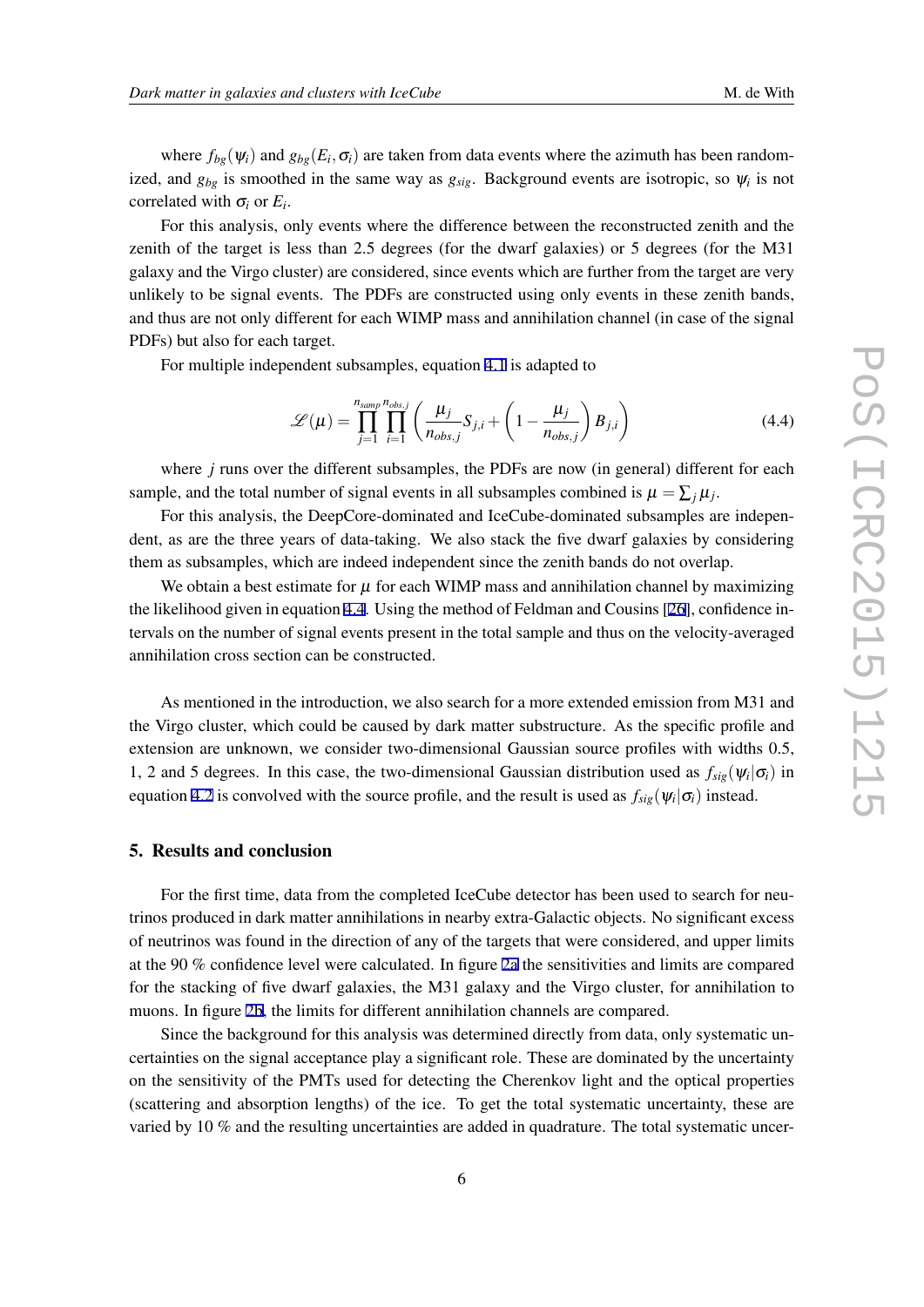<span id="page-6-0"></span>



Dwarf stacking limits, NFW profile

(a) Comparison of upper limits and sensitivities for the stacking of five dwarf galaxies, the M31 galaxy and the Virgo cluster, for annihilation to muons.

(b) Comparison of upper limits for the different annihilation channels considered in this analysis, for the stacking of five dwarf galaxies.

Figure 2: The 90 % confidence limits on the velocity-averaged annihilation cross section.

tainty which is included in the limits ranges from approximately 15 % to 35 %, depending on the source, WIMP mass and annihilation channel.

For the stacking of five dwarf galaxies, there is an overfluctuation for high WIMP masses which shows up for all channels and a broad range of masses, as the PDFs look relatively similar. To estimate the global significance of this excess, a test statistic is used which is defined as

$$
TS = 2\log \frac{\mathcal{L}(\hat{\mu})}{\mathcal{L}(0)}
$$
\n(5.1)

with  $\hat{\mu}$  the best fit value for  $\mu$ . A large number of pseudo experiments using data events with randomized azimuths were performed, and for 4.3 % of these background-only pseudo experiments, there was at least one WIMP mass and channel combination with a higher *T S*. This makes it clear that the excess is not statistically significant.

Searching for an extended neutrino emission from M31 and the Virgo cluster also led to no significant excess, so all results of this analysis are compatible with the background-only hypothesis.

#### References

- [1] G. Bertone, D. Hooper, and J. Silk, *Physics Reports* 405 (2005) 279–390.
- [2] IceCube Collaboration, A. Achterberg et al., *Astroparticle Physics* 26 (2006), no. 3 155–173.
- [3] IceCube Collaboration, R. Abbasi et al., *Astroparticle Physics* 35 (2012), no. 10 615–624.
- [4] T. Sjöstrand, S. Mrenna, and P. Skands, *Computer Physics Communications* 178 (2008), no. 11 852–867.
- [5] S. Bilenky and S. Petcov, *Reviews of Modern Physics* 59 (1987), no. 3 671–754.
- [6] J. Navarro, C. Frenk, and S. White, *The Astrophysical Journal* 490 (1997), no. 2 493.
- [7] SIMBAD catalog, http://simbad.u-strasbg.fr/simbad/.